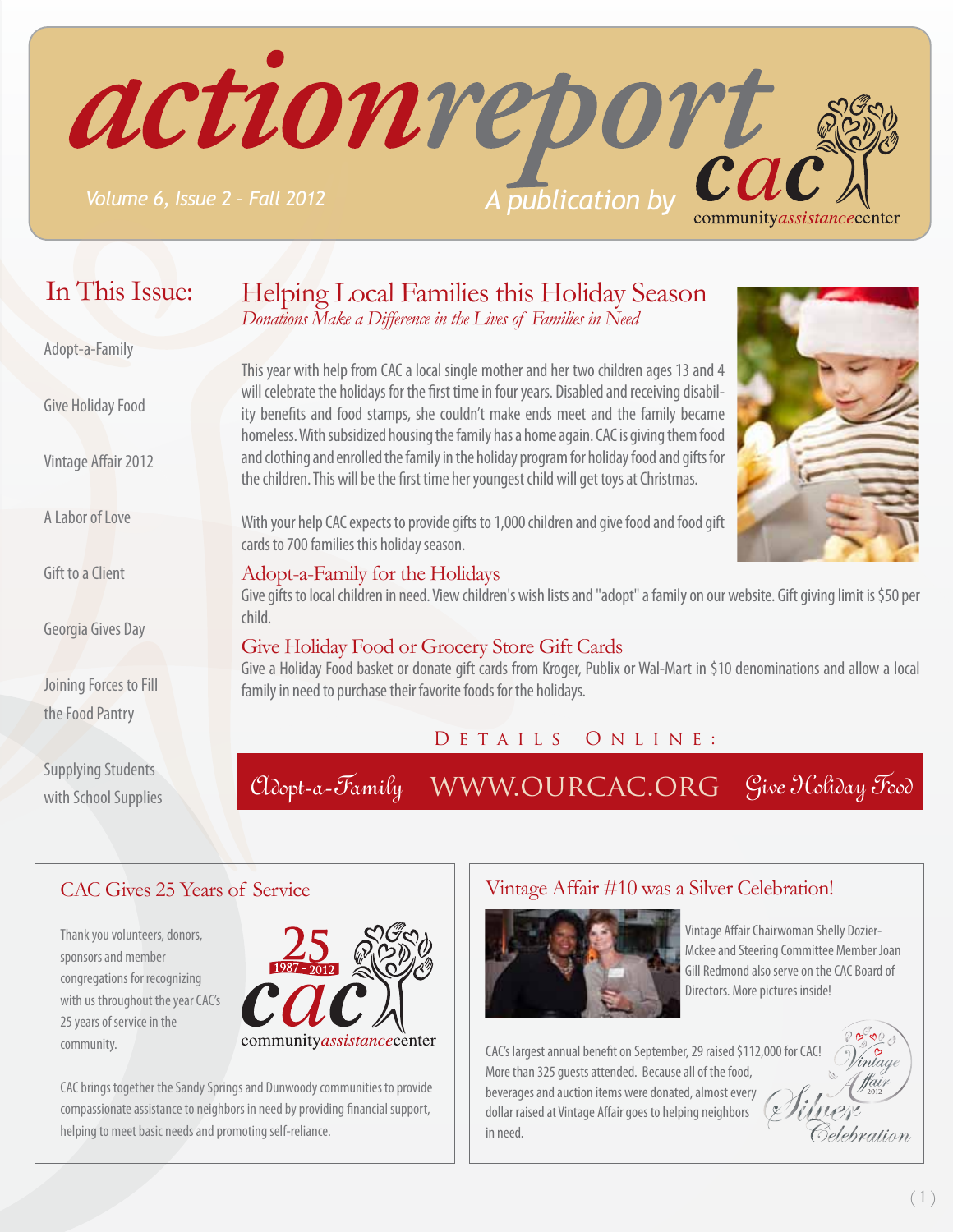Silver<br>Celebration  $\blacklozenge\varnothing$ 'intage Ø. fair<br><sup>2012</sup>

**PRESENTED BY:**

# NEIGHBOR NEWSPAPERS





Villard Bastien, left, CAC President Bob Levinson, Karen Bass, Myron Smith, Judy Pollock, Rev. Ron Gilreath Dan and Jane McAuley, left, and Vintage Affair Honorary Hosts Missy and Doug MacGinnitie.<br>and Leticia Leinard Weid





Karen and Doug Carey sample some wines.



Melanie and David Couchman, left, chat with Mayor Galambos.



Foods from 18 restaurants.







**Brooklyn** o CAFE.

Peggy and Jerry Stapleton, left, and Karen Taylor.

B's Bistro on the Circle



Wine and beer tastings.

 $\sqrt{\frac{1}{2}}$ 

**Owned by Dairy Farmers**<br>Since 1919





Photos Deb Jansen, Kristen Ristino

Photos Deb Jansen, Kristen Ristino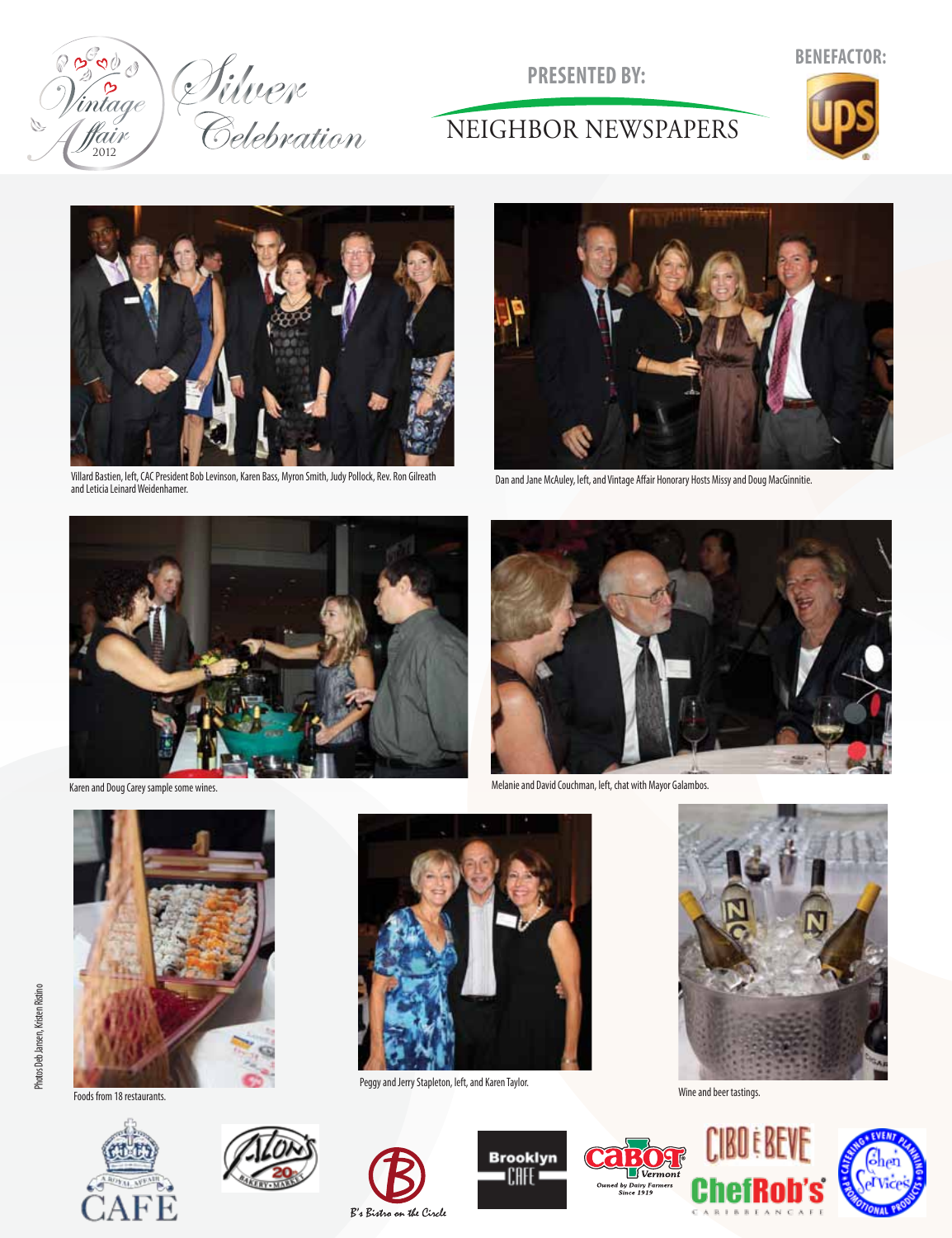





Mark & Mitzi O'Connell, left, and Peter and Nancy Tartikoff. **Mark American Carlson, and Pam Jones.** June Carlson, left, Jacqui Brinson, raffle winner Eric Carlson and Pam Jones.



Susan Westmoreland, Holly Chesser and Cameron Ives.



Amy and Sid Kilgore.



Linda King, left, Brad Hindahl, Mark and Susan Anderson.











Silent auction tables featured estate silver.



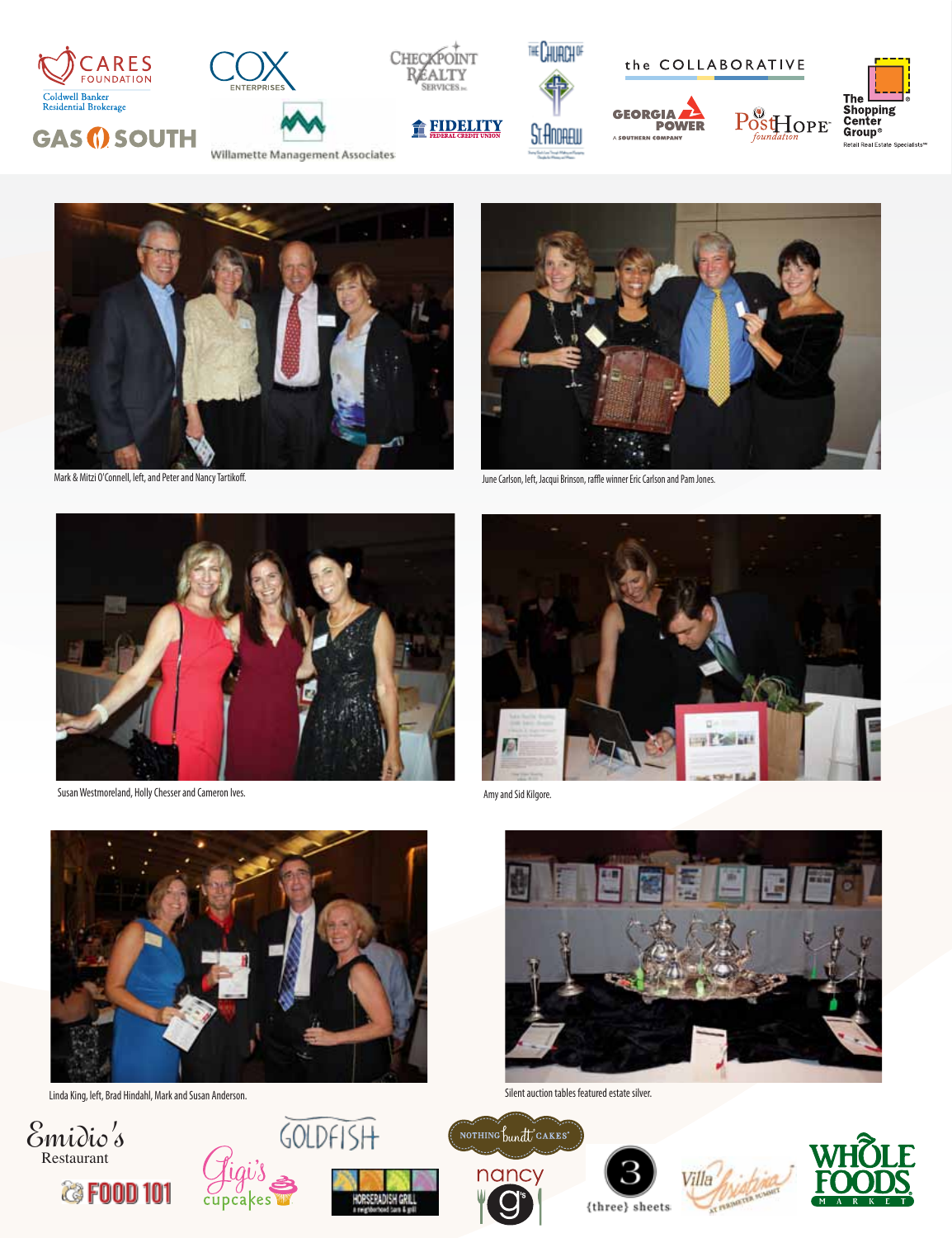# Thrift Boutique is Labor of Love for Long-Time Volunteer

A CAC volunteer for 19 years, Mitzi O'Connell never imagined CAC clothing assistance would grow into the Thrift Boutique it is today.

When CAC moved in 2006 from a small building on the Mt. Vernon Presbyterian campus to the current location on Hightower Trail, Mrs. O'Connell worked to establish an upscale thrift store for clients shopping with vouchers and public shopping, too.

## Talking Shop

Provides free clothes to 300 clients a month.

Generated \$35,000 in sales in 2011 for CAC Programs.

Staffed by 50 volunteers.

Accepts donations of gently worn clothing for men, women & children, accessories and small home items such as linens, dishes and décor.

During CAC's first years volunteers bagged donated clothes for clients in need based on a few outfits in their size. She recalls a crowded space with no privacy for clients and little space for food and clothing.



Volunteers Kathy Smith , left, and Mitzi O'Connell help run the Thrift Boutque.

"Clients now have the dignity of

being able to try things on," said Mrs. O'Connell. "It's really come a long way, and that's nice to be a part of."

It took a year to launch the Thrift Boutique. CAC Executive Director Tamara Carrera and Mrs. O'Connell found a shop to model after, and Mrs. O'Connell set out to acquire second-hand retail fixtures through donations, purchases and even dumpster diving behind retail stores!

"It's become a love of mine because my heart goes out to the working poor. These folks are struggling and we volunteers want the clients to feel comfortable coming here," said Mrs. O'Connell.

From sorting donations, to planning store sales, to consoling a client in distress, Mrs. O'Connell has been the Thrift Boutique's lead volunteer since opening 2007. The shop is entirely staffed by volunteers 4 to 5 days a week and all of the clothing and goods are donated by the community.

The Thrift Boutique is one of Atlanta's best kept secrets for fabulous finds of designer clothing, quality accessories and clothes for the entire family!

*Volunteer opportunities are available and donations of gently used clothing and small home items are always welcome.* 

# The Gift of Transportation

Lisa is a disabled Veteran and a single mother of two young sons. She receives modest disability benefits and works part time work to make ends meet. When she lost her job



she turned to CAC for help. We helped her with rent preventing eviction, and gave her family food and clothing. After several months she found a job working at home, an ideal situation because among the obstacles she faced was a lack of reliable transportation. Then some months later CAC was able to help again. Several cars were donated to CAC to pass on to deserving clients; and Lisa was among those chosen. The gift of transportation opened up opportunities for the family that they didn't have before. Now Lisa wants to help others by volunteering at CAC. "CAC has truly made a mark in my life that can't be erased, I am so thankful and blessed by their work!"

# Georgia Gives Day is Dec. 6!

Georgia Gives day is an opportunity for everyone, in every corner of the state to support the causes that make Georgia great.

We hope you will take part in this event by supporting CAC, your local non-profit that helps neighbors in need right here in our community!

> December 6, 2012 Please Donate Online at GAgivesday.org Thank You!

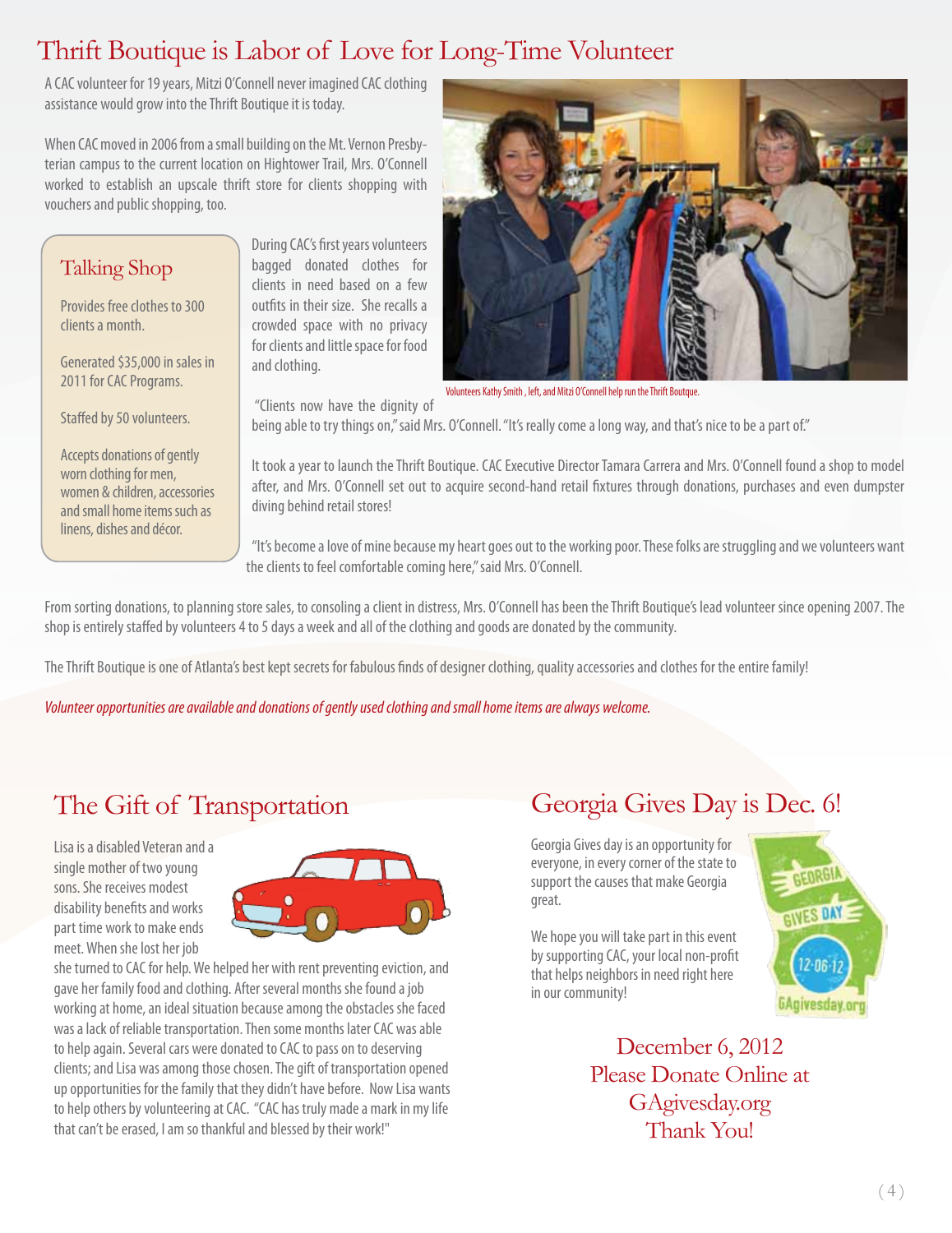# Filling the Food Pantry Supplying Students



**Who Did It: Temple Sinai, Yom Kippur Food Drive UPS, 18 volunteers & truck**

CAC member congregation Temple Sinai and business supporter UPS came together to fight hunger in the community. The temple's large annual food drive was the biggest yet with 585 bags of food. UPS provided the truck and volunteers to deliver the food, unload and stock the pantry shelves.



**Who Did It: Holy Innocents' Episcopal Church Student Volunteers**

An anonymous donor at CAC member congregation Holy Innocents' offered to match up to \$20,000 in donations for school supplies from fellow parishioners. The results enabled CAC to provide new back packs and school supplies for more than 700 local children. Summer student interns and volunteers packed and distributed the back packs to local students in need.

## CAC in the Community

Please stop by and say hello the next time you see CAC at a community event!







## **YES! I WANT TO SUPPORT THE COMMUNITY ASSISTANCE CENTER!**

| To invest in my community I (we) enclose a gift of: Total Pledge:<br><u>The invest in my community I (we) enclose a gift of: Total Pledge:</u> |  |                             |                                                                                                                                                                                                                                |                                                                                   | Amount Enclosed: Amount 2014   |                                                                                 |                 |
|------------------------------------------------------------------------------------------------------------------------------------------------|--|-----------------------------|--------------------------------------------------------------------------------------------------------------------------------------------------------------------------------------------------------------------------------|-----------------------------------------------------------------------------------|--------------------------------|---------------------------------------------------------------------------------|-----------------|
|                                                                                                                                                |  |                             |                                                                                                                                                                                                                                | Donor \$25 Friend \$50 Partner \$100 Advocate \$250 Benefactor \$500              | Patron \$1,000                 | Pacesetter \$2,500                                                              | Sponsor \$5,000 |
|                                                                                                                                                |  |                             |                                                                                                                                                                                                                                |                                                                                   |                                |                                                                                 |                 |
|                                                                                                                                                |  |                             | In Honor of the contract of the contract of the contract of the contract of the contract of the contract of the contract of the contract of the contract of the contract of the contract of the contract of the contract of th |                                                                                   |                                |                                                                                 |                 |
| In Memory of New York Charles Control                                                                                                          |  |                             |                                                                                                                                                                                                                                |                                                                                   |                                |                                                                                 |                 |
|                                                                                                                                                |  | Please Notify Please Notify |                                                                                                                                                                                                                                |                                                                                   |                                |                                                                                 |                 |
| Address                                                                                                                                        |  |                             |                                                                                                                                                                                                                                |                                                                                   |                                |                                                                                 |                 |
| City                                                                                                                                           |  |                             |                                                                                                                                                                                                                                |                                                                                   | State <b>State State State</b> | Zip Code                                                                        |                 |
|                                                                                                                                                |  |                             |                                                                                                                                                                                                                                | Please help CAC by receiving newsletters by email only___________________________ |                                | the contract of the contract of the contract of the contract of the contract of |                 |
| it is a state of the contract of the contract of the second state of the second of the second of the second of                                 |  |                             |                                                                                                                                                                                                                                |                                                                                   |                                |                                                                                 |                 |

— Mailing Address: CAC - PO Box 501298 - Atlanta, GA 31150 —